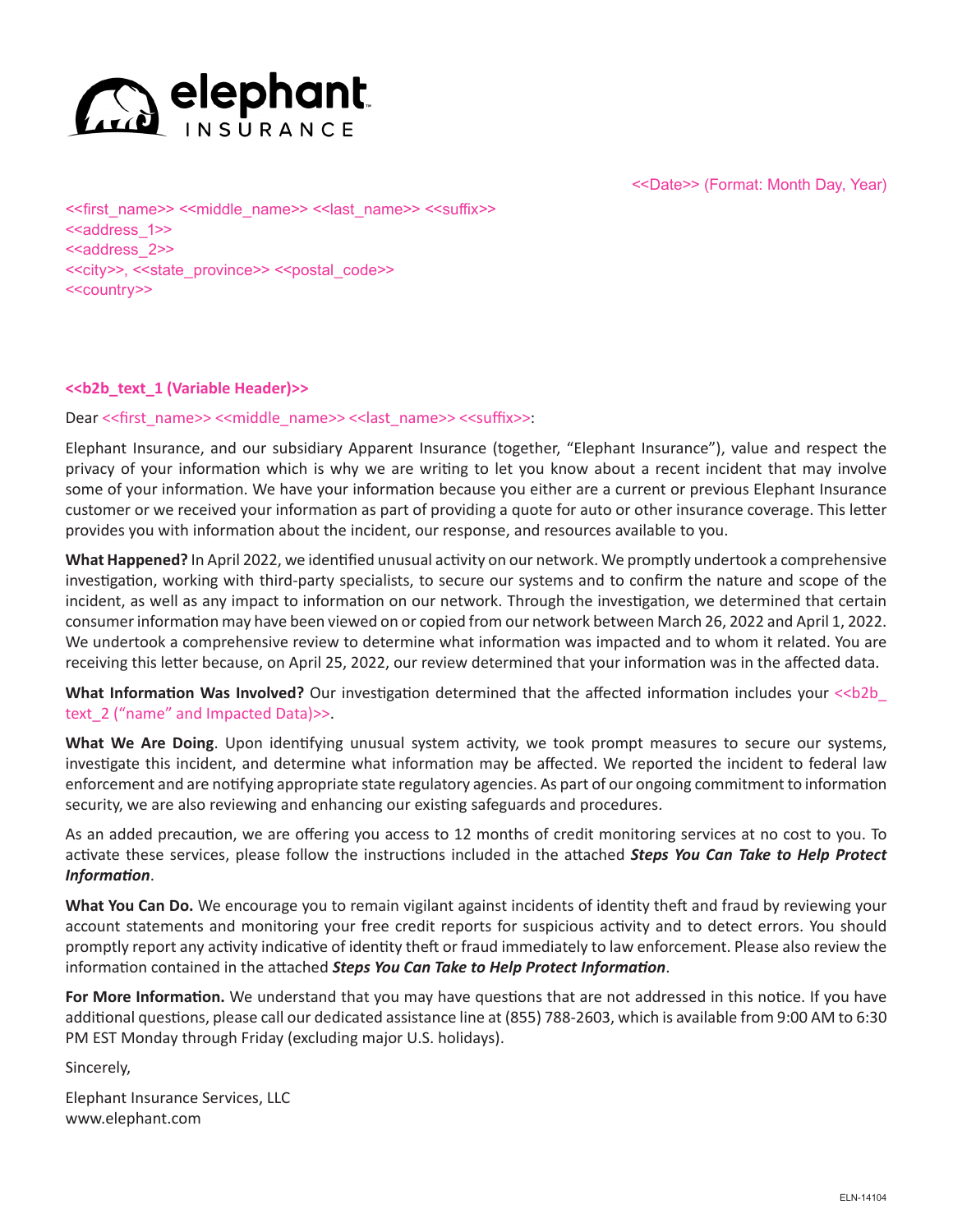#### **Steps You Can Take to Help Protect Information**

# **Activate Credit Monitoring Services**

We have secured the services of Kroll to provide identity monitoring at no cost to you for one year. Kroll is a global leader in risk mitigation and response, and their team has extensive experience helping people whose information may be affected by a data incident. Your identity monitoring services include Credit Monitoring, Fraud Consultation, and Identity Theft Restoration.

Visit **https://enroll.krollmonitoring.com** to activate and take advantage of your identity monitoring services.

 *You have until <<b2b\_text\_6 (Date)>> to activate your identity monitoring services.*

Membership Number: **<<Membership Number s\_n>>**

For more information about Kroll and your Identity Monitoring services, you can visit info.krollmonitoring.com.

# **Monitor Your Accounts**

Under U.S. law, a consumer is entitled to one free credit report annually from each of the three major credit reporting bureaus, Equifax, Experian, and TransUnion. To order your free credit report, visit www.annualcreditreport.com or call, toll-free, 1-877-322-8228. You may also directly contact the three major credit reporting bureaus listed below to request a free copy of your credit report.

Consumers have the right to place an initial or extended "fraud alert" on a credit file at no cost. An initial fraud alert is a 1-year alert that is placed on a consumer's credit file. Upon seeing a fraud alert display on a consumer's credit file, a business is required to take steps to verify the consumer's identity before extending new credit. If you are a victim of identity theft, you are entitled to an extended fraud alert, which is a fraud alert lasting seven years. Should you wish to place a fraud alert, please contact any one of the three major credit reporting bureaus listed below.

As an alternative to a fraud alert, consumers have the right to place a "credit freeze" on a credit report, which will prohibit a credit bureau from releasing information in the credit report without the consumer's express authorization. The credit freeze is designed to prevent credit, loans, and services from being approved in your name without your consent. However, you should be aware that using a credit freeze to take control over who gets access to the personal and financial information in your credit report may delay, interfere with, or prohibit the timely approval of any subsequent request or application you make regarding a new loan, credit, mortgage, or any other account involving the extension of credit. Pursuant to federal law, you cannot be charged to place or lift a credit freeze on your credit report. To request a credit freeze, you will need to provide the following information:

- 1. Full name (including middle initial as well as Jr., Sr., II, III, etc.);
- 2. Social Security number;
- 3. Date of birth;
- 4. Addresses for the prior two to five years;
- 5. Proof of current address, such as a current utility bill or telephone bill;
- 6. A legible photocopy of a government-issued identification card (state driver's license or ID card, etc.); and
- 7. A copy of either the police report, investigative report, or complaint to a law enforcement agency concerning identity theft if you are a victim of identity theft.

Should you wish to place a credit freeze or fraud alert, please contact the three major credit reporting bureaus listed below:

| Equifax                                                          | Experian                                                  | <b>TransUnion</b>                                            |
|------------------------------------------------------------------|-----------------------------------------------------------|--------------------------------------------------------------|
| https://www.equifax.com/personal/<br>credit-report-services/     | https://www.experian.com/help/                            | https://www.transunion.com/<br>credit-help                   |
| 888-298-0045                                                     | 888-397-3742                                              | 833-395-6938                                                 |
| Equifax Fraud Alert, P.O. Box 105069<br>Atlanta, GA 30348-5069   | Experian Fraud Alert, P.O. Box 9554,<br>Allen, TX 75013   | TransUnion Fraud Alert, P.O. Box<br>2000, Chester, PA 19016  |
| Equifax Credit Freeze, P.O. Box<br>105788 Atlanta, GA 30348-5788 | Experian Credit Freeze, P.O. Box<br>9554, Allen, TX 75013 | TransUnion Credit Freeze, P.O. Box<br>160, Woodlyn, PA 19094 |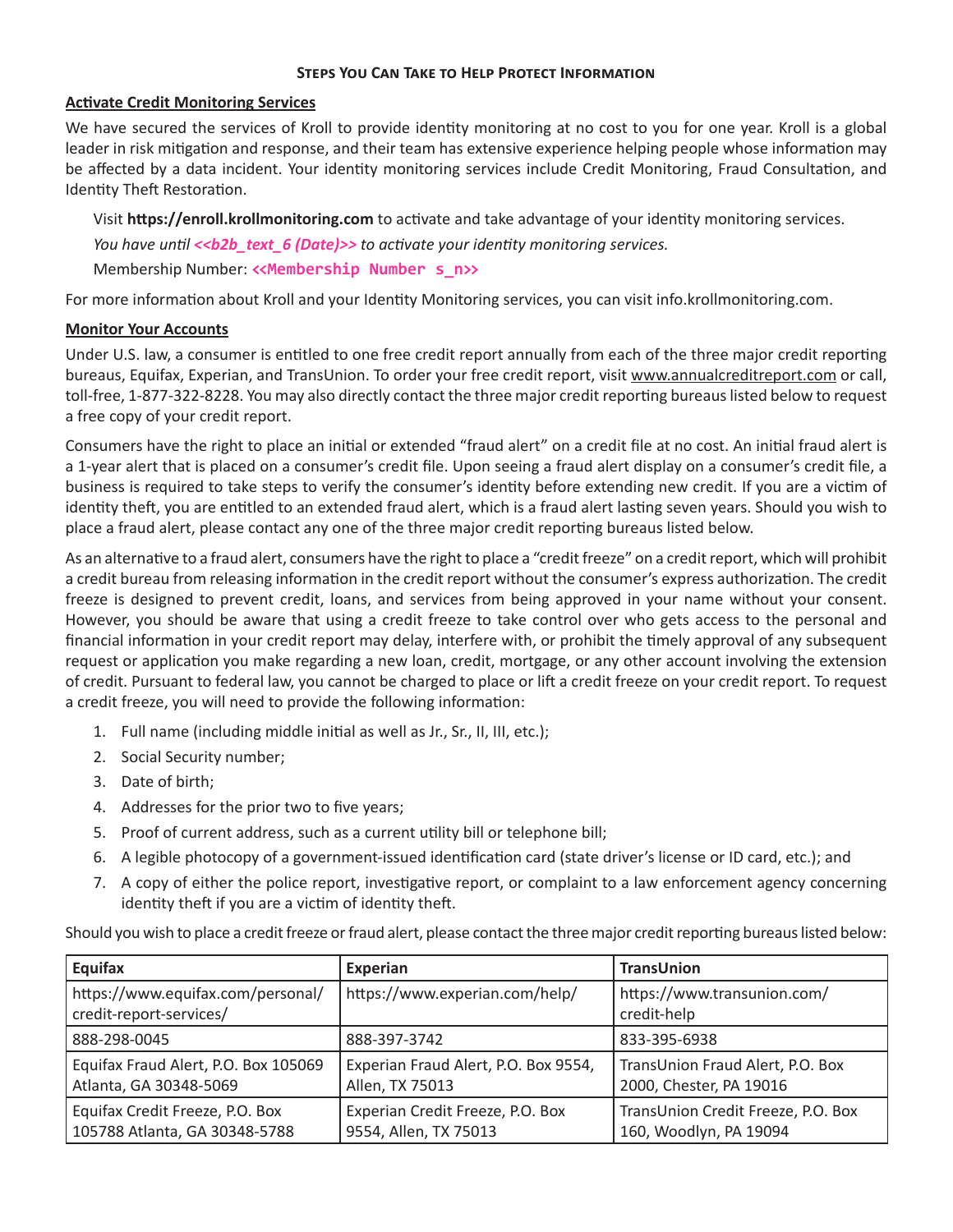# **Additional Information**

You may further educate yourself regarding identity theft, fraud alerts, credit freezes, and the steps you can take to protect your personal information by contacting the consumer reporting bureaus, the Federal Trade Commission, or your state Attorney General. The Federal Trade Commission may be reached at: 600 Pennsylvania Avenue NW, Washington, DC 20580; www.identitytheft.gov; 1-877-ID-THEFT (1-877-438-4338); and TTY: 1-866-653-4261. The Federal Trade Commission also encourages those who discover that their information has been misused to file a complaint with them. You can obtain further information on how to file such a complaint by way of the contact information listed above. You have the right to file a police report if you ever experience identity theft or fraud. Please note that in order to file a report with law enforcement for identity theft, you will likely need to provide some proof that you have been a victim. Instances of known or suspected identity theft should also be reported to law enforcement and your state Attorney General. This notice has not been delayed by law enforcement.

*For District of Columbia residents*, the District of Columbia Attorney General may be contacted at: 400 6th Street, NW, Washington, DC 20001; 202-727-3400; and oag@dc.gov.

*For Maryland residents*, the Maryland Attorney General may be contacted at: 200 St. Paul Place, 16th Floor, Baltimore, MD 21202; 1-410-528-8662 or 1-888-743-0023; and www.oag.state.md.us. Elephant Insurance is located at 9950 Mayland Drive, Suite 400, Henrico, VA 23233.

*For New Mexico residents*, you have rights pursuant to the Fair Credit Reporting Act, such as the right to be told if information in your credit file has been used against you, the right to know what is in your credit file, the right to ask for your credit score, and the right to dispute incomplete or inaccurate information. Further, pursuant to the Fair Credit Reporting Act, the consumer reporting bureaus must correct or delete inaccurate, incomplete, or unverifiable information; consumer reporting agencies may not report outdated negative information; access to your file is limited; you must give your consent for credit reports to be provided to employers; you may limit "prescreened" offers of credit and insurance you get based on information in your credit report; and you may seek damages from violator. You may have additional rights under the Fair Credit Reporting Act not summarized here. Identity theft victims and active duty military personnel have specific additional rights pursuant to the Fair Credit Reporting Act. We encourage you to review your rights pursuant to the Fair Credit Reporting Act by visiting www.consumerfinance.gov/f/201504\_cfpb\_summary\_your-rights-under-fcra. pdf, or by writing Consumer Response Center, Room 130-A, Federal Trade Commission, 600 Pennsylvania Ave. N.W., Washington, D.C. 20580.

*For New York residents,* the New York Attorney General may be contacted at: Office of the Attorney General, The Capitol, Albany, NY 12224-0341; 1-800-771-7755; or https://ag.ny.gov/.

*For North Carolina residents*, the North Carolina Attorney General may be contacted at: 9001 Mail Service Center, Raleigh, NC 27699-9001; 1-877-566-7226 or 1-919-716-6000; and www.ncdoj.gov.

*For Rhode Island residents*, the Rhode Island Attorney General may be reached at: 150 South Main Street, Providence, RI 02903; www.riag.ri.gov; and 1-401-274-4400. Under Rhode Island law, you have the right to obtain any police report filed in regard to this incident. There are [#] Rhode Island residents impacted by this incident.